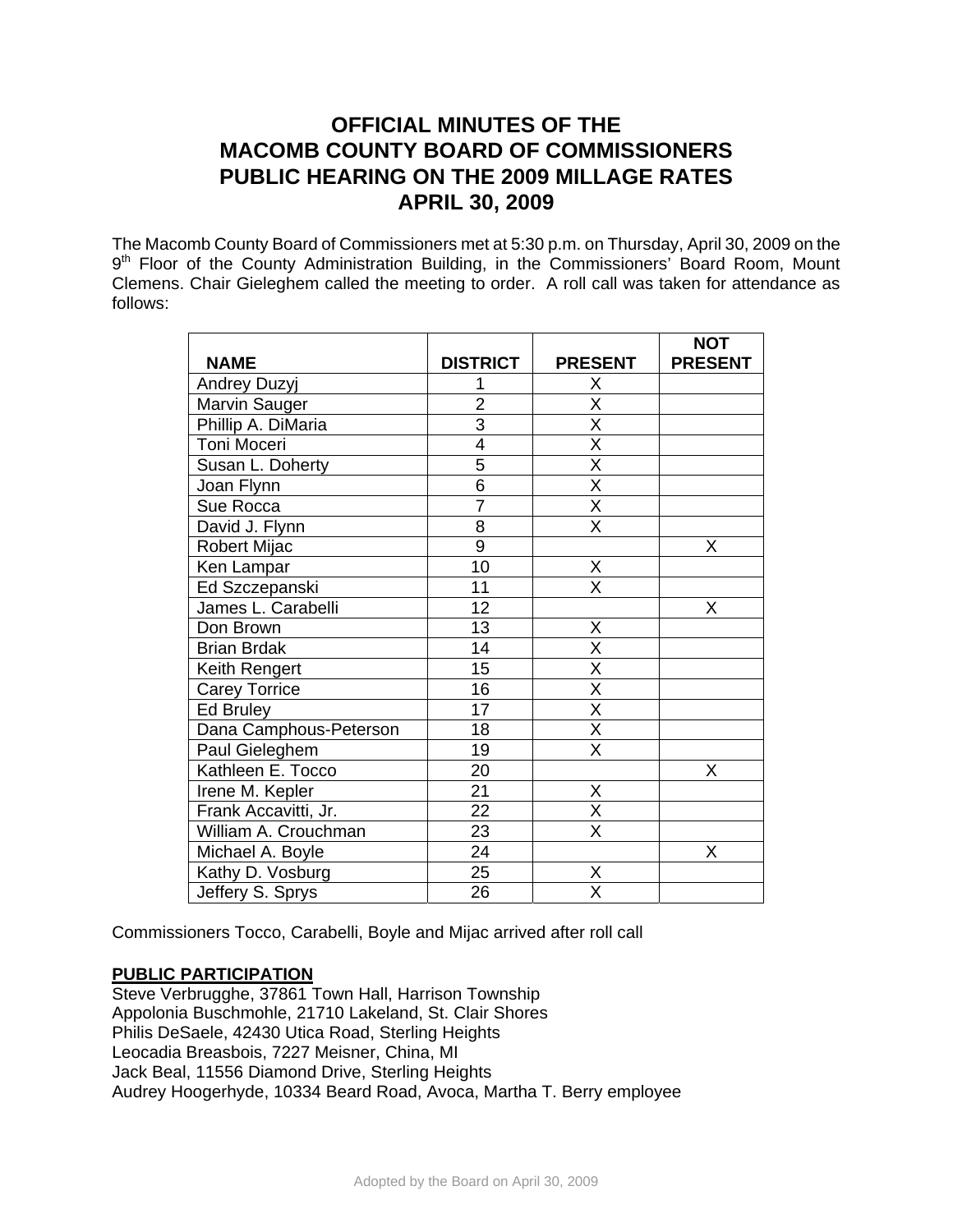MACOMB COUNTY BOARD OF COMMISSIONERS FULL BOARD PUBLIC HEARING - 2009 COUNTY MILLAGE RATES April 30, 2009 - OFFICIAL

Jerry Morris, 179 Clinton Street, Romeo Angele "Mickey" Smith, Clinton Township Thomas Dunn, 28870 Sugarberry Drive, Chesterfield Twp. Dennis Kott, 23355 Deanhurst, Clinton Twp. Donna Cangemi, 11235 Hemlock Drive, Sterling Heights George Theofocnopoulos, 16618 Adrey Street, New Baltimore Madchele Gaston, 32926 Oakleigh, Lenox Robert Garvin, 28043 Ashland, Harrison Township Mike Scozzari, 8413 Dale, Center Line James Michael Chanske, 22004 Schroeder, Eastpointe Jerry Sieja, 12927 Docksin Drive, Sterling Heights Thomas Christ, 46612 Riverpark, Macomb Township Dale Shomo, 17828 Anna Court, Macomb Township Simon Haddad, 37738 Horseshoe, Clinton Township Jeff Goral, 26357 Mapleridge, Chesterfield Township Mark Miller, 2724 Elena Marie, Chesterfield Cynthia Kimpe, 770 Chippewa, Mount Clemens, RN, Martha T. Berry David Maquera, 20820 Nucci Drive, Clinton Township Dave Wilemski, 47444 Forton Road, Chesterfield Township Nick Ciaramitaro, 19473 Candlelight Street, Roseville Mark Zyble, 35545 Richwood Lane, Richmond Thomas Wright, 33354 Ione Drive, Sterling Heights Judy Strong, 20054 15 Mile Road, Clinton Township Leon Drolet, 46116 Lookout Drive, Macomb Township Gloria Sankuer, 5230 Engleman, Warren Shelley Salamango, 126 Gallup, Mount Clemens, Health Department employee Kevin Wilkinson, 38070 Versailles, Clinton Township Kimberly Werner, 24132 Grange, Mount Clemens Ronald Robinson, 39801 Moravian Drive, Clinton Township Jeffrey Quesnelle, 30202 Blossom Lane, Warren Janet Adamski, 26725 Campau Lane, Harrison Township Norman Gilmore, 52580 Bordeaux Way, Shelby Township Carl Etue, 38871 Red Oaks Drive, Clinton Township Jim Winne, 59658 Thunderhead, Washington Lyle Koch, 43 Ferrin Place, Mount Clemens G. J. Larouche, 37461 Clubhouse Drive, Sterling Heights Linda Piotruchowski, 20393 Birch Meadow, Clinton Township Fred Kummer, 37328 Dundee, Sterling Heights Brian Pannebecker, 52302 Livingstone Court, Shelby Township Joe Plets, 4430 Chicago Road, Warren Kobus Krzystof, 52360 Heatherstone, Macomb William Burkhardt, 35990 Brooke Court, New Baltimore Michelle Philips, 17140 Toepfer Drive, Eastpointe Klaudia Jamison, 18921 Walden, Clinton Township Chris Utykanski, 13642 Whispering Lane, Sterling Heights Mike Sessa, 39524 Chart, Harrison Township Mike Parres, 38559 Foxcroft, Harrison Township Paul Smith, 1112 Dill Drive, Sterling Heights Phillip Dinsmore, 22009 Avalon, St. Clair Shores Bill Lakin, 44260 Boulder, Clinton Township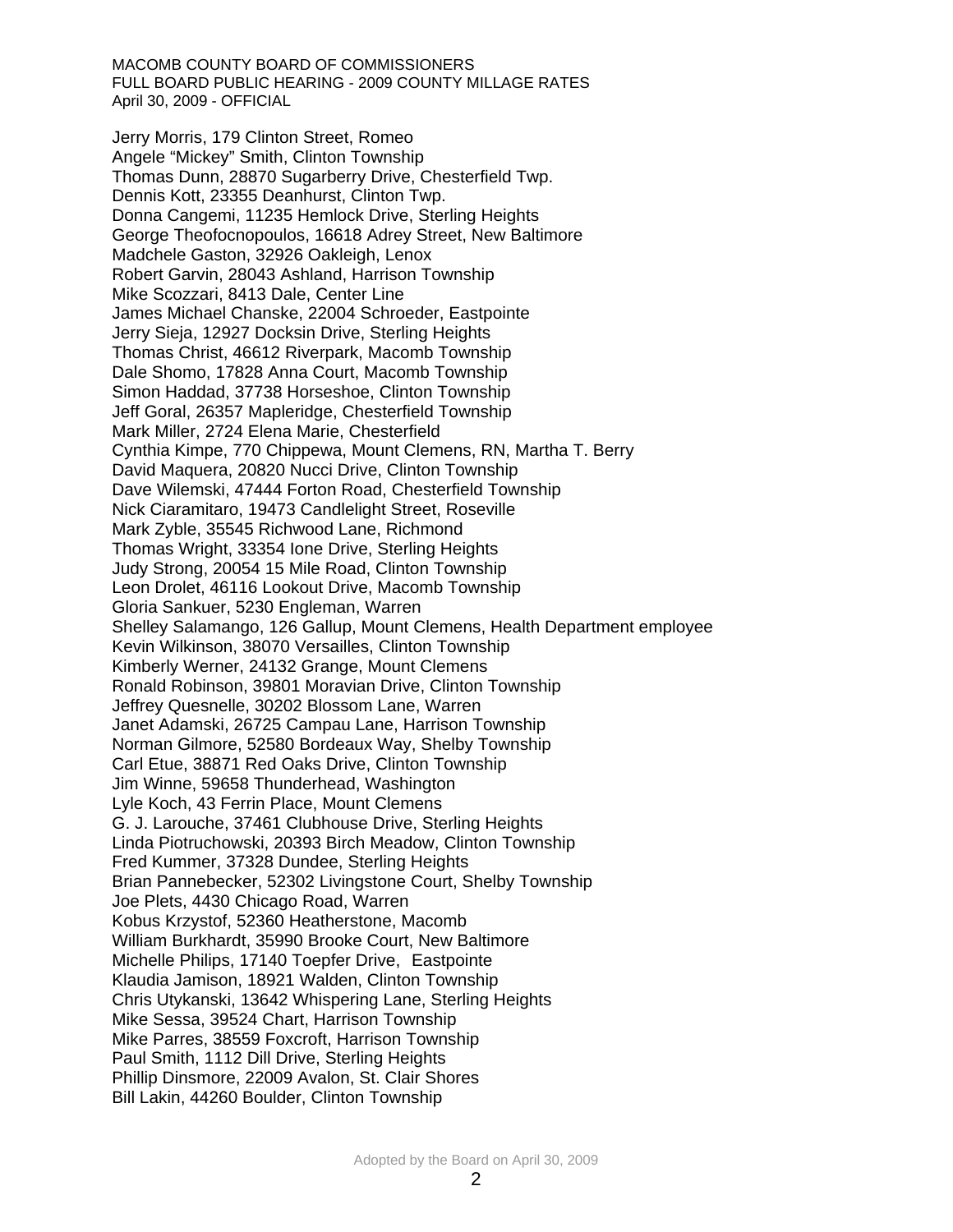MACOMB COUNTY BOARD OF COMMISSIONERS FULL BOARD PUBLIC HEARING - 2009 COUNTY MILLAGE RATES April 30, 2009 - OFFICIAL

Marcella Slappy Thrash, 35912 Vaughn Street, Clinton Township Kevin Grand, 22079 Oakland Avenue, Eastpointe Al Gladick, 42724 Wall Lane, Clinton Township Harry Awdey, 74035 Key Street, Armada Shirley West, 39205 East Royal Doulton Boulevard, Clinton Township Lisa Cobb, 3061 Tillman, Detroit Ron Babin, 3511 Dobbin, Sterling Heights Ann Malayter, 147 North River Court, Mount Clemens

## **ROLL CALL**

|                        |                 |                         | <b>NOT</b>     |
|------------------------|-----------------|-------------------------|----------------|
| <b>NAME</b>            | <b>DISTRICT</b> | <b>PRESENT</b>          | <b>PRESENT</b> |
| <b>Andrey Duzyj</b>    |                 | X                       |                |
| Marvin Sauger          | $\overline{2}$  | $\overline{\mathsf{X}}$ |                |
| Phillip A. DiMaria     | $\overline{3}$  | $\overline{\mathsf{x}}$ |                |
| Toni Moceri            | $\overline{4}$  | $\overline{\mathsf{x}}$ |                |
| Susan L. Doherty       | 5               | X                       |                |
| Joan Flynn             | 6               | $\overline{\mathsf{x}}$ |                |
| Sue Rocca              | $\overline{7}$  | $\overline{\mathsf{x}}$ |                |
| David J. Flynn         | 8               | X                       |                |
| Robert Mijac           | 9               | $\overline{\mathsf{X}}$ |                |
| Ken Lampar             | 10              | $\overline{\mathsf{x}}$ |                |
| Ed Szczepanski         | 11              | $\overline{\mathsf{x}}$ |                |
| James L. Carabelli     | 12              | $\overline{\mathsf{x}}$ |                |
| Don Brown              | 13              | $\overline{\mathsf{x}}$ |                |
| <b>Brian Brdak</b>     | 14              | $\overline{\mathsf{x}}$ |                |
| Keith Rengert          | 15              | X                       |                |
| <b>Carey Torrice</b>   | 16              | $\overline{\mathsf{x}}$ |                |
| Ed Bruley              | 17              | X                       |                |
| Dana Camphous-Peterson | 18              | X                       |                |
| Paul Gieleghem         | 19              | $\overline{\mathsf{x}}$ |                |
| Kathleen E. Tocco      | 20              | $\overline{\mathsf{x}}$ |                |
| Irene M. Kepler        | 21              | X                       |                |
| Frank Accavitti, Jr.   | $\overline{22}$ | $\overline{\mathsf{x}}$ |                |
| William A. Crouchman   | 23              | X                       |                |
| Michael A. Boyle       | 24              | $\overline{\mathsf{X}}$ |                |
| Kathy D. Vosburg       | 25              | $\overline{\mathsf{x}}$ |                |
| Jeffery S. Sprys       | 26              | $\overline{\mathsf{X}}$ |                |

### **ADJOURNMENT**

### **MOTION**

A motion was made by Commissioner Duzyj, to adjourn, supported by Commissioner Camphous-Peterson. **THE MOTION CARRIED.** 

Chair Gieleghem adjourned the meeting at 9:01 p.m., until the call of the Chair.